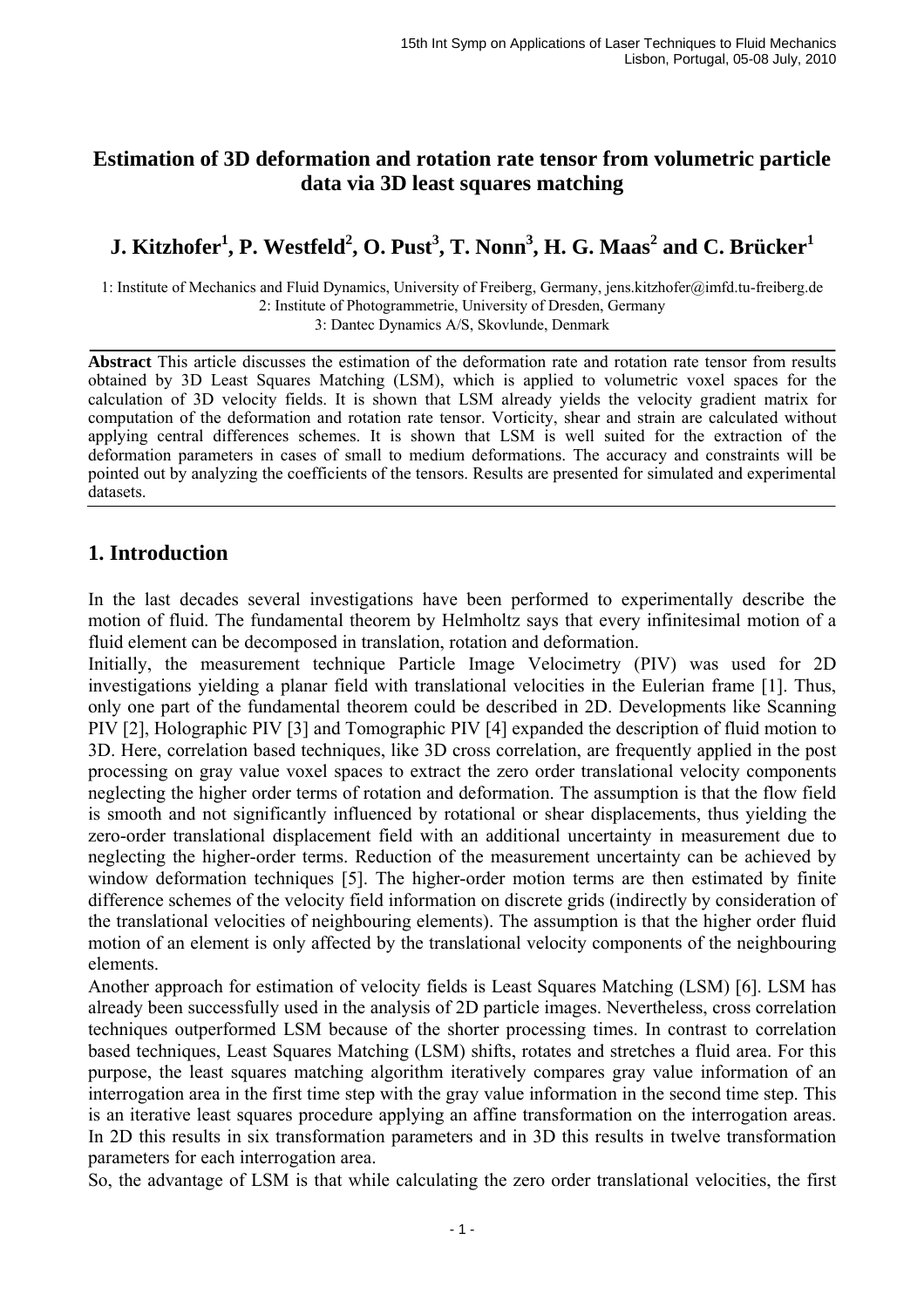order terms of motion are considered increasing the accuracy of the velocity field. Moreover, the affine transformation includes parameters like rotation, shear and strain of the interrogation area. This paper shows how to extract these parameters from the affine transformation and to transform them in the description of fluid motion.

For this purpose, this article first discusses the necessary principles (fundamental theorem of fluid motion, Least Squares Matching) and the connection of both principals to calculate the deformation rate and rotation rate tensor via the results obtained by LSM. A parametric study is performed on a single volumetric cube to show the accuracy and the constraints of the estimation of deformation and rotation rate. A simulated Hill type vortex shows the strength of the method for identifying regions in the flow of high fluid mechanical interest. At the end we will show results for the benchmark experiment of a vortex ring.

# **2. Principles**

This section summarizes the basic principles for understanding the estimation of the rotation and deformation rate tensor via the dataset obtained by 3D Least squares matching. For this purpose, the fundamental theorem for fluid motion is shortly described. The equivalent description in terms of transforming one system (basic cube) into another system (deformed cube) as obtained by 3D LSM is discussed and both mathematical descriptions are compared showing that 3D LSM yields the velocity gradient matrix and consequently the rotation and deformation rate tensor.



**Fig 1.** Definition of fluid motion: E represents the fluid element at two successive time steps; P is a point inside the infinitesimal fluid element; the velocity of P  $(u_P)$  is the sum of the translational velocity  $u_0$ and the deformation velocity  $u_{\text{def}}$ 

#### **2.1 Fundamental theorem of fluid motion**

The fundamental theorem by Helmholtz says that the velocity at a point  $x+dx$  inside an infinitesimal fluid element E at x can be decomposed in a constant translational velocity  $u_0(x)$  of the fluid element and in a velocity  $u_{def}(dx)$  resulting from the deformation of the fluid element as a function of the distance  $dx$  from the center of the fluid element as shown in figure 1. Mathematically, this is written:

$$
\underline{u}(\underline{x} + d\underline{x}, t) = \underline{u}_0(\underline{x}, t) + \underline{u}_{def}(d\underline{x}) \quad (1)
$$

The velocity at dx in the infinitesimal volume element resulting from deformation is written in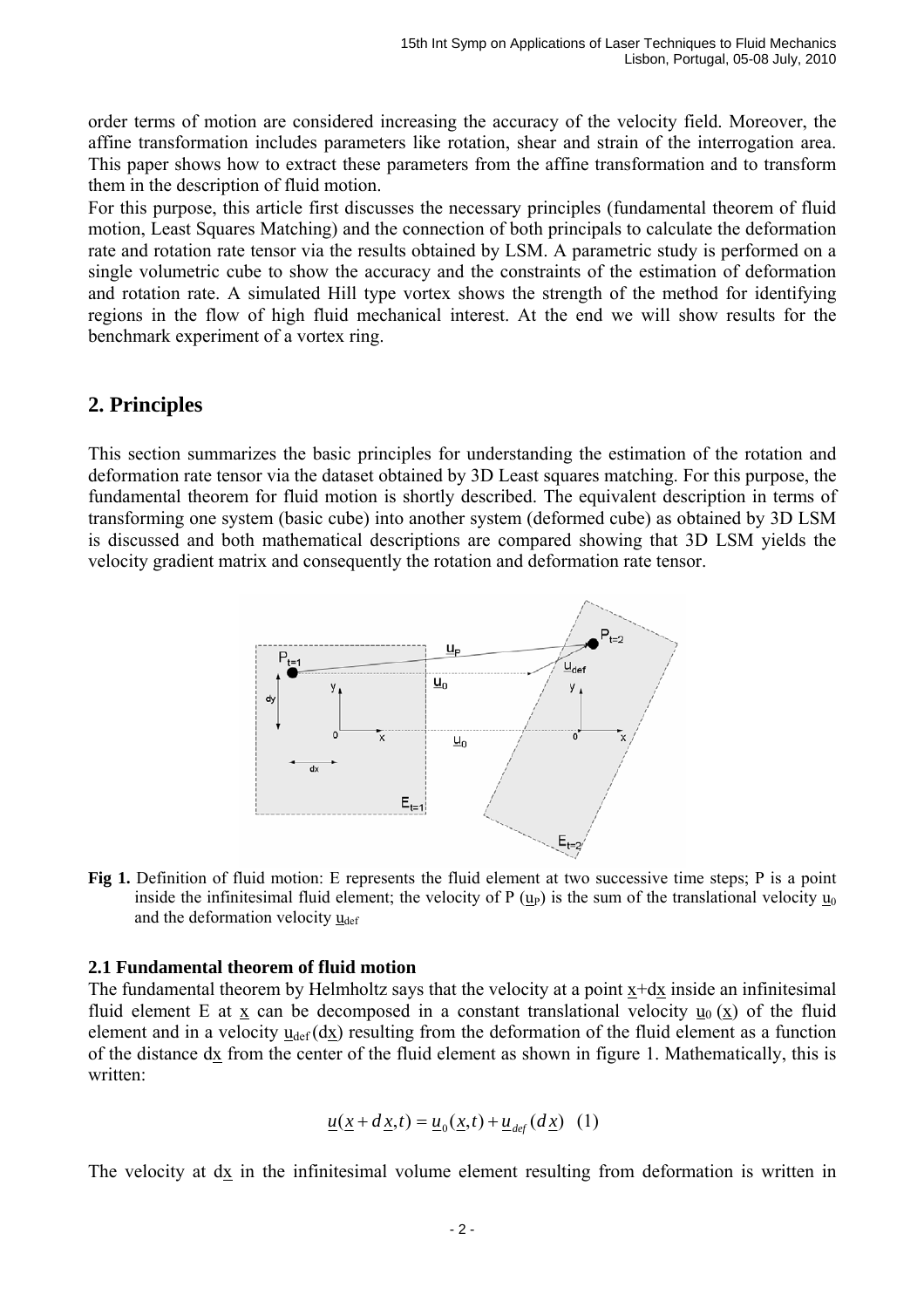terms of the velocity gradient matrix  $V$ :

$$
\underline{u}_{def}(d\underline{x}) = \begin{bmatrix} \frac{\partial u}{\partial x} & \frac{\partial u}{\partial y} & \frac{\partial u}{\partial z} \\ \frac{\partial v}{\partial x} & \frac{\partial v}{\partial y} & \frac{\partial v}{\partial z} \\ \frac{\partial w}{\partial x} & \frac{\partial w}{\partial y} & \frac{\partial w}{\partial z} \end{bmatrix} d\underline{x} = \underline{V} \cdot d \underline{x} \quad (2)
$$

It is generally that the Jacobian of the velocity can be decomposed in a symmetric tensor  $\underline{D}$  and an asymmetric tensor  $\underline{R}$ , where  $\underline{R}$  describes the rotation rate tensor and  $\underline{D}$  the deformation rate tensor.

$$
\underline{V} = \underline{R} + \underline{D} \quad (3)
$$

The deformation rate tensor describes strain  $\varepsilon_{ij}$  i=j and shear  $\varepsilon_{ij}$  i≠j of the infinitesimal volume element resulting from velocity gradients in the inner of the volume.

$$
\underline{D} = \begin{bmatrix} \frac{\partial u}{\partial x} & \frac{1}{2} \left( \frac{\partial v}{\partial x} + \frac{\partial u}{\partial y} \right) & \frac{1}{2} \left( \frac{\partial u}{\partial z} + \frac{\partial w}{\partial x} \right) \\ \frac{1}{2} \left( \frac{\partial v}{\partial x} + \frac{\partial u}{\partial y} \right) & \frac{\partial v}{\partial y} & \frac{1}{2} \left( \frac{\partial w}{\partial y} + \frac{\partial v}{\partial z} \right) \\ \frac{1}{2} \left( \frac{\partial u}{\partial z} + \frac{\partial w}{\partial x} \right) & \frac{1}{2} \left( \frac{\partial w}{\partial y} + \frac{\partial v}{\partial z} \right) & \frac{\partial w}{\partial z} \end{bmatrix} = \begin{bmatrix} \varepsilon_{xx} & \varepsilon_{xy} & \varepsilon_{xz} \\ \varepsilon_{yx} & \varepsilon_{yy} & \varepsilon_{yz} \\ \varepsilon_{zx} & \varepsilon_{zy} & \varepsilon_{zz} \end{bmatrix}
$$
(4)

The rotation rate tensor describes the vorticity  $\omega$  in each spatial direction x, y, z.

$$
\underline{R} = \begin{bmatrix} 0 & -\frac{1}{2} \left( \frac{\partial v}{\partial x} - \frac{\partial u}{\partial y} \right) & \frac{1}{2} \left( \frac{\partial u}{\partial z} - \frac{\partial w}{\partial x} \right) \\ \frac{1}{2} \left( \frac{\partial v}{\partial x} - \frac{\partial u}{\partial y} \right) & 0 & -\frac{1}{2} \left( \frac{\partial w}{\partial y} - \frac{\partial v}{\partial z} \right) \\ -\frac{1}{2} \left( \frac{\partial u}{\partial z} - \frac{\partial w}{\partial x} \right) & \frac{1}{2} \left( \frac{\partial w}{\partial y} - \frac{\partial v}{\partial z} \right) & 0 \end{bmatrix} = \begin{bmatrix} 0 & -\omega_z & \omega_y \\ \omega_z & 0 & -\omega_x \\ -\omega_y & \omega_x & 0 \end{bmatrix} (5)
$$

It is obvious that calculation of the deformation rate and rotation rate tensor for fully describing fluid motion needs the evaluation of the velocity gradient matrix  $Y$ .

#### **2.2 3D Least Squares Matching (3D LSM)**

The basic principle of Least Squares Matching is the evaluation of a transformation, which transforms the state of a system into another state of the same system. For this purpose the states of the system are compared via an iterative least squares procedure. In the application of 3D LSM to volumetric particle data as obtained by Tomo PIV, the system is an interrogation volume (cuboid) and the state of the system is the gray value representation of particles. The transformation is evaluated in an iterative least square adjustment procedure, where the gray values in state one are transformed into the gray values in state two. A detailed description can be seen in [7]. The geometrical model is an affine transformation for each cuboid E transforming all positions at state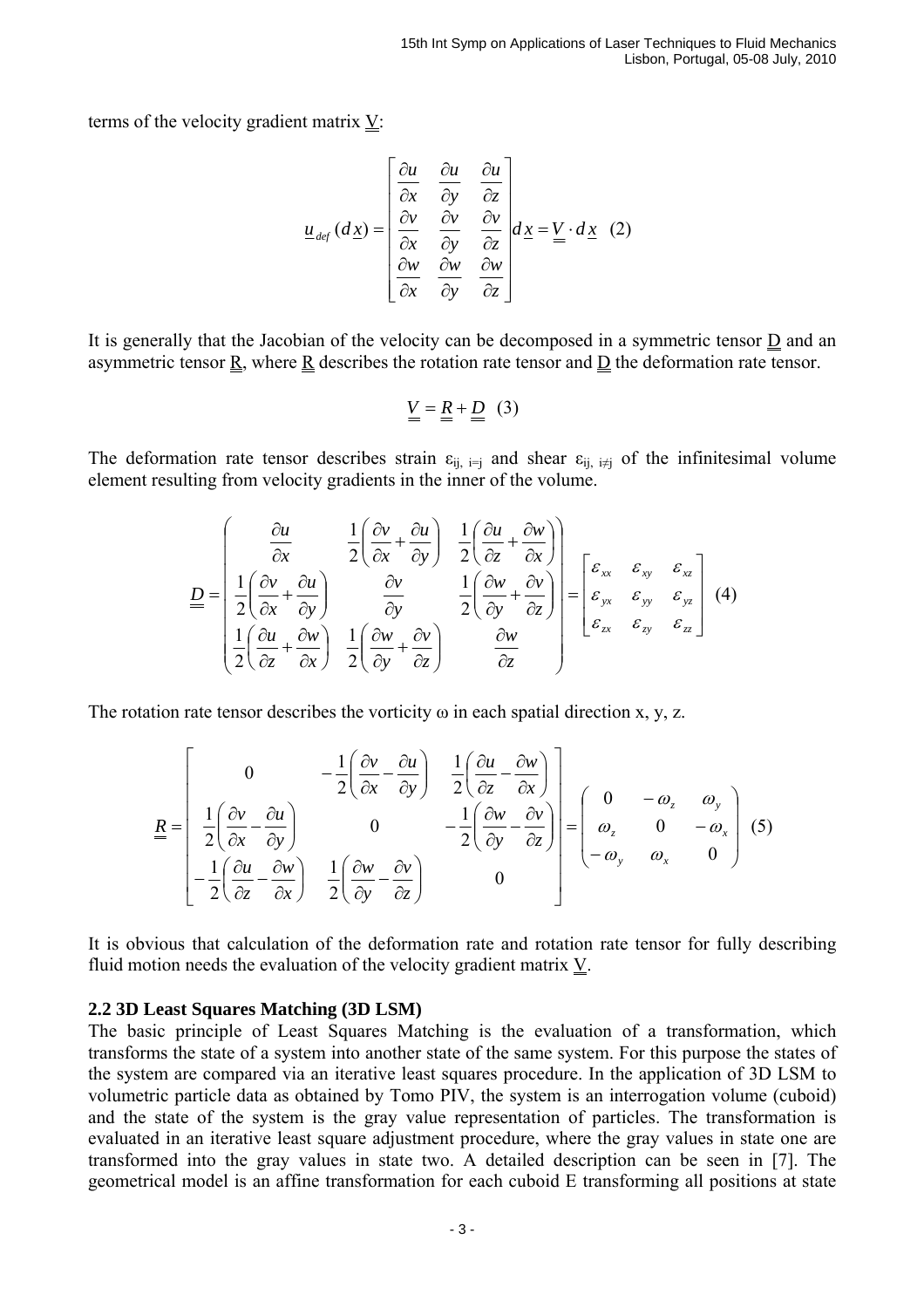one in the inner of the cuboid into the positions at state 2.

$$
\begin{aligned}\nx_2 &= a_0 + a_1 \cdot dx_1 + a_2 \cdot dy_1 + a_3 \cdot dz_1 \\
y_2 &= b_0 + b_1 \cdot dx_1 + b_2 \cdot dy_1 + b_3 \cdot dz_1 \\
z_2 &= c_0 + c_1 \cdot dx_1 + c_2 \cdot dy_1 + c_3 \cdot dz_1\n\end{aligned}\n\tag{6}
$$

The index 1 means the state of the volume element at time step 1 and the index 2 the state of the volume element at time step 2. The parameters  $a_0$ ,  $b_0$  and  $c_0$  are the constant translational displacements valid for each point in the infinitesimal cuboid E. In the following the translational displacements in the cuboid E at  $\underline{x}$  will be  $\underline{t}_0(\underline{x}) = (a_0, b_0, c_0)^T$  directly yielding the translational velocity of all points in the cuboid  $E$  at  $\underline{x}$ .

$$
\underline{u}_0(x) = \frac{\underline{t}_0}{\Delta t} \quad (7)
$$

The deformation of the cuboid is described by the transformation matrix  $T$ :

$$
\underline{\underline{T}} = \begin{bmatrix} a_1 & a_2 & a_3 \\ b_1 & b_2 & b_3 \\ c_1 & c_2 & c_3 \end{bmatrix}_E = \begin{bmatrix} \frac{\partial x_2}{\partial x_1} & \frac{\partial x_2}{\partial y_1} & \frac{\partial x_2}{\partial z_1} \\ \frac{\partial y_2}{\partial x_1} & \frac{\partial y_2}{\partial y_1} & \frac{\partial y_2}{\partial z_1} \\ \frac{\partial z_2}{\partial x_1} & \frac{\partial z_2}{\partial y_1} & \frac{\partial z_2}{\partial z_1} \end{bmatrix}_E
$$
(8)

#### **2.3 Velocity gradient matrix**

The velocity gradient matrix is necessary for the computation of the deformation and rotation rate tensor. The result from LSM is the transformation matrix und the displacement vector. So, for a given point  $P_1 = (dx, dy, dz)^T$  in the inner of the cuboid E the position of the point  $P_2$  is calculated via the transformation matrix assuming that the translational displacement is zero:

$$
P_2 = \underline{\underline{T}} \cdot P_1 \quad (9)
$$

The velocity of the point due to the deformation is calculated by:

$$
\underline{u}_{_{def}}(d\underline{x}) = \frac{P_2 - P_1}{\Delta t} = \frac{\underline{T} \cdot P_1 - P_1}{\Delta t} = \frac{(\underline{T} - \underline{I})}{\Delta t} \cdot P_1, \underline{I} = \begin{bmatrix} 1 & 0 & 0 \\ 0 & 1 & 0 \\ 0 & 0 & 1 \end{bmatrix}
$$
(10)

So, by comparison of (2) and (10) it is clear that the velocity gradient matrix V of a volume element E and as a consequence the rotation rate R and deformation rate tensor  $\overline{D}$  is derived by subtracting the identity tensor  $I$  from the transformation matrix  $I$  and by following division by the separation time ∆t.

$$
\underline{V} = \frac{(\underline{T} - \underline{I})}{\Delta t} \tag{11}
$$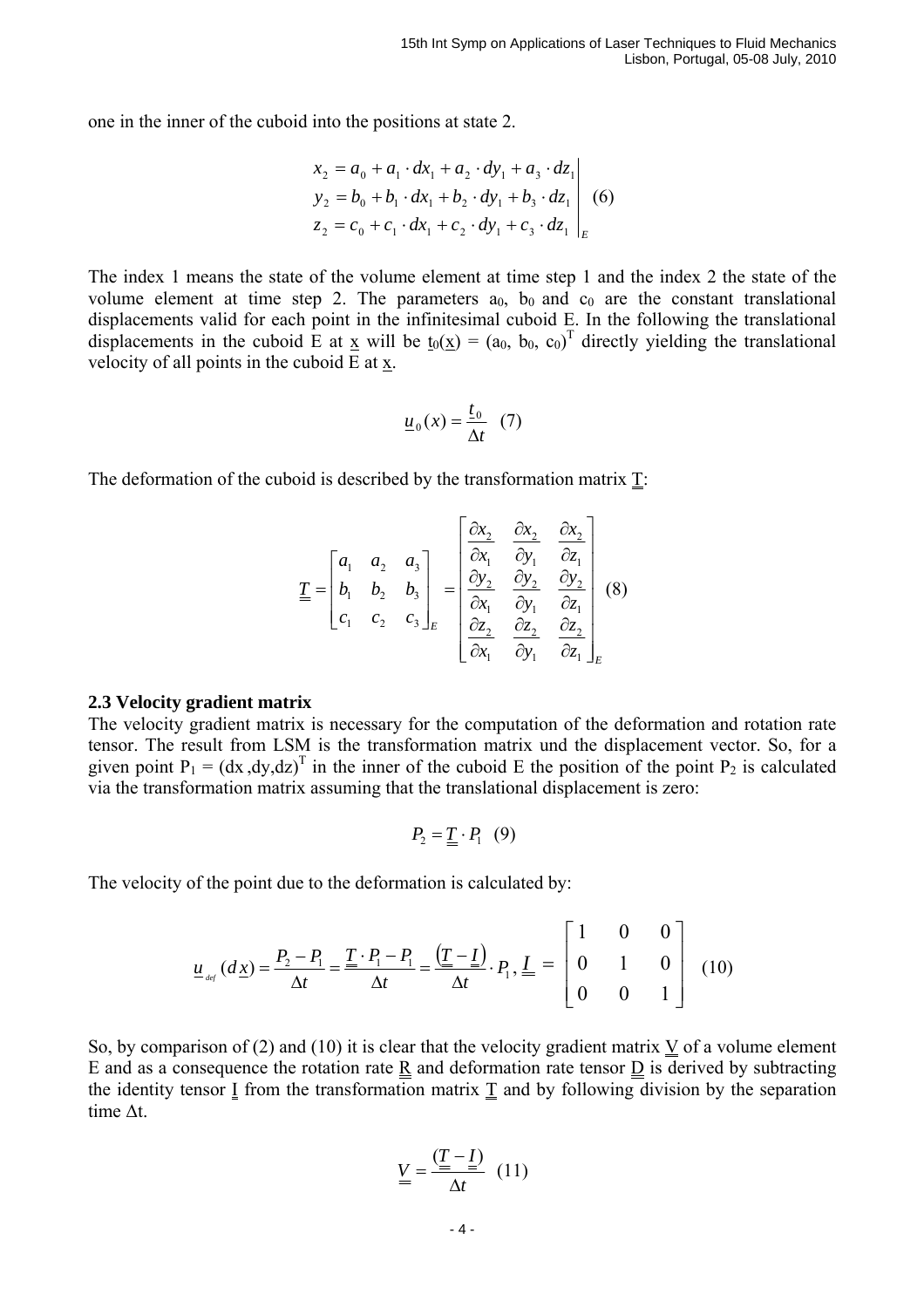### **3. Numerical assessment**

In this section we present numerical results for the estimation of the rotation rate and deformation rate tensor obtained by LSM. The accuracy of the estimation is analysed via synthetic generated voxel spaces. For this purpose a parametrical study is performed by analysing the deformation of a well defined cube. The interpretation of fluid mechanical aspects is shown at the end via a simulated Hill type vortex.

#### **3.1 Cube deformation**

The following parametrical study extracts influences on the estimation of the rotation rate and deformation rate tensor. Parameters are number of particles, noise and strength and number of deformation. The synthetic set-up is shown in figure 2. A cubic element (60x60x60 voxel) is generated with the coordinate system in the center of gravity. A part of the element (40x40x40) is then filled with homogenous sized particles (3x3x3 voxel elements) at random positions having a Gaussian intensity distribution. The positions of the particles are chosen with sub pixel accuracy and represent the original cube without deformations. The particle positions are then deformed via defined shearings and strains and following rotations. The shifted particle positions represent the deformed cube. The undeformed and deformed cubes are then analysed via LSM to calculate the transformation matrix and in the following processing step the velocity gradient matrix. The computation of the LSM parameter is performed by an adapted code given by Thomas Nonn from Dantec Dynamics.



**Fig 2.** Numerical set-up for the parametrical study of the cube deformation

As LSM is an iterative least squares procedure, it is sensitive to starting values. The analysis herein is performed without the knowledge of starting values resulting in a higher number of necessary iteration steps to calculate the transformation matrix within predefined boundaries. To make the result independent of the number of iteration steps, the iterative procedure is stopped after 200 iterations, which is far beyond necessarily about 10 iterations for small deformations [10].

In the following the value dev is defined as the relative accuracy of the measured deformations, where  $\sigma_{\text{calc}}$  is the calculated value  $(\omega_i, \varepsilon_{ij})$  and  $\sigma_0$  is the initial value  $(\omega_{i0}, \varepsilon_{ij0})$ :

$$
dev = \frac{|\sigma_{calc} - \sigma_0|}{\sigma_0} \cdot 100\%
$$

Figure 3 on the left shows the accuracy of the absolute value of rotation as a function of particle per pixel (ppp). Particle per pixel is defined by generated number of particle positions divided by the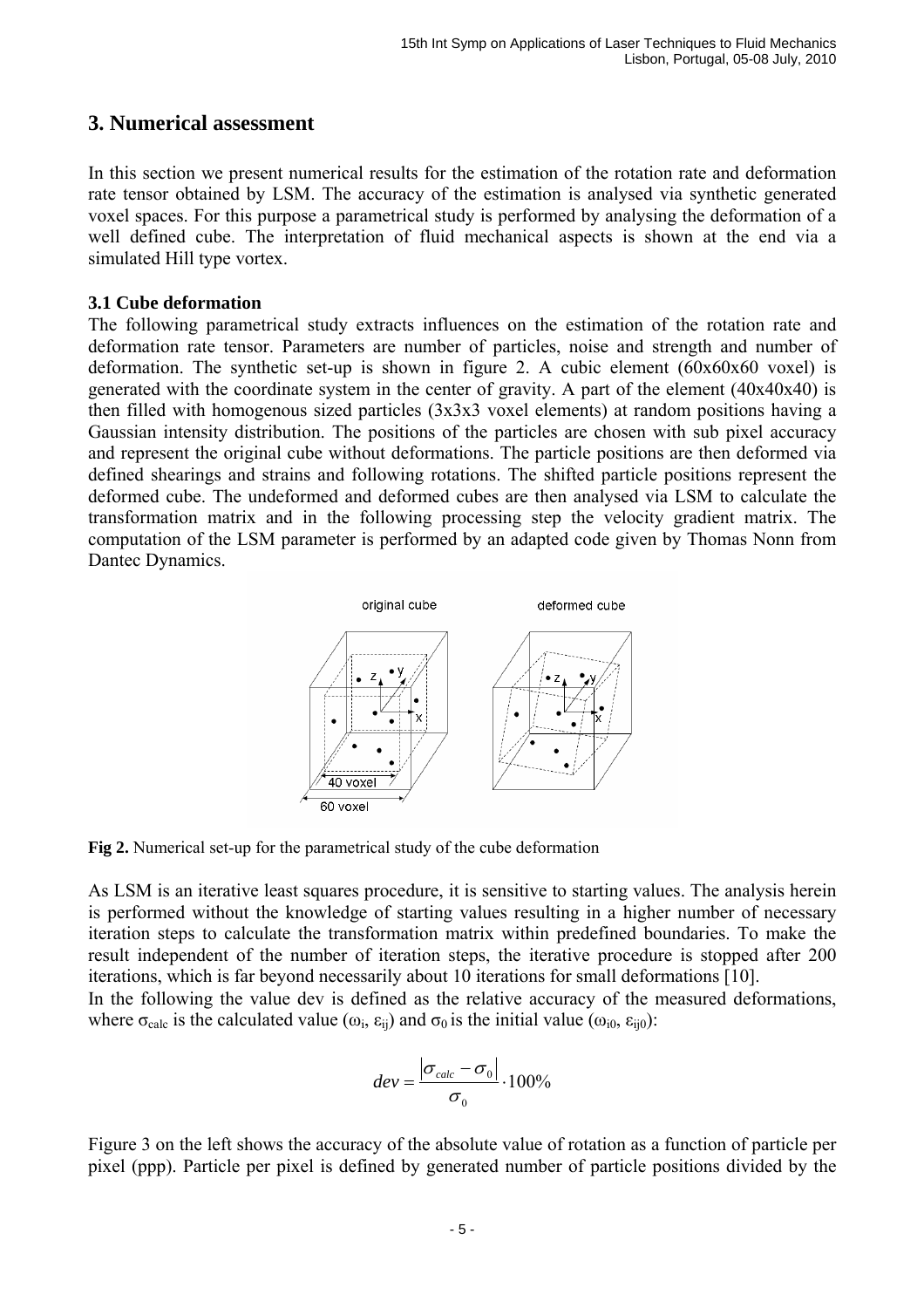size of one side of the cube (herein 40x40 pix²). The deformation consists of rotations around each axis and strain and shear in two planes representing a cube with low magnitude in deformation but large number of different deformations. At low particle densities the error is very high up to 80 % converging to 10 % within a slightly increasing ppp. Common 2D PIV images have a number particle density of 0.1... 0.2 ppp. This is much higher than the observed border at 0.005 ppp in figure 1. This is in agreement with [8]. They used a 2D LSM approach for Particle Tracking Velocimetry, which measures velocities at lower number particle density. Nevertheless, the following investigations will be performed at 0.1 ppp, because the aim of this paper is the application of LSM to Tomo PIV. But to point out, LSM delivers a constant accuracy of 10 % beyond 0.005 ppp.





left: as a function of ppp (deformation:  $\omega = \varphi = \kappa = 5^{\circ}$ ;  $d_{xx} = 1.1$ ,  $d_{yy} = 0.9$ ,  $d_{zz} = 1$ ;  $d_{xx} = 0.1$ ,  $d_{xz} = 0.1$ ,  $e_{yz} = 0$ );

right: as function of noise (deformation:  $\omega = 12$ ;  $\varphi = \kappa = 10^{\circ}$ ;  $d_{xx} = 1$ ,  $d_{yy} = 1$ ,  $d_{zz} = 1$ ;  $d_{xy} = 0$ ,  $d_{xz} = 0$ ,  $e_{yz} = 0$ )

Figure 3 on the right shows the deviation as a function of noise. Noise is included in a way that the gray value of each voxel position is superimposed by a randomly standard deviation. The maximum standard deviation is defined between 0 and 255 meaning noise 0 is a standard deviation of 0 and noise 1 is a standard deviation of 255. It is clearly recognizable that dev increases to more than 10 % from a noise of 0.2. This that LSM is applicable, if the noise does not increase 20 % of the highest magnitude in the images, herein 255. The reason probably is that the shapes of the particles start to smear with the surrounding.

The relative deviation in absolute rotational strength as a function of increasing rotational strength (increasing deformation) shows figure 4. The solid line shows the deviation for  $\omega_y$ ,  $\omega_z = 0^\circ$  and the dashed line shows the deviation for  $\omega_y$ ,  $\omega_z$  =15°. The solid line remains nearly constant up to a rotation in x-direction of about 15°. The deviation is pretty low (< 3%). Between 15° and 20° the deviation dramatically increases being beyond 10% at about 22°. If rotations around the other axes are included, two characteristics can be concluded (dashed line). The deviation for small rotations is increased ( $\approx$  7%) and the sudden increase of the deviation is shifted to lower values of  $\omega_{\rm x}$ . This problem is well known in literature and results from the assumption of the affine transformation. The transformation is linear, which is valid for small deformations. But when the absolute deformation is increased, the transformation becomes non-linear.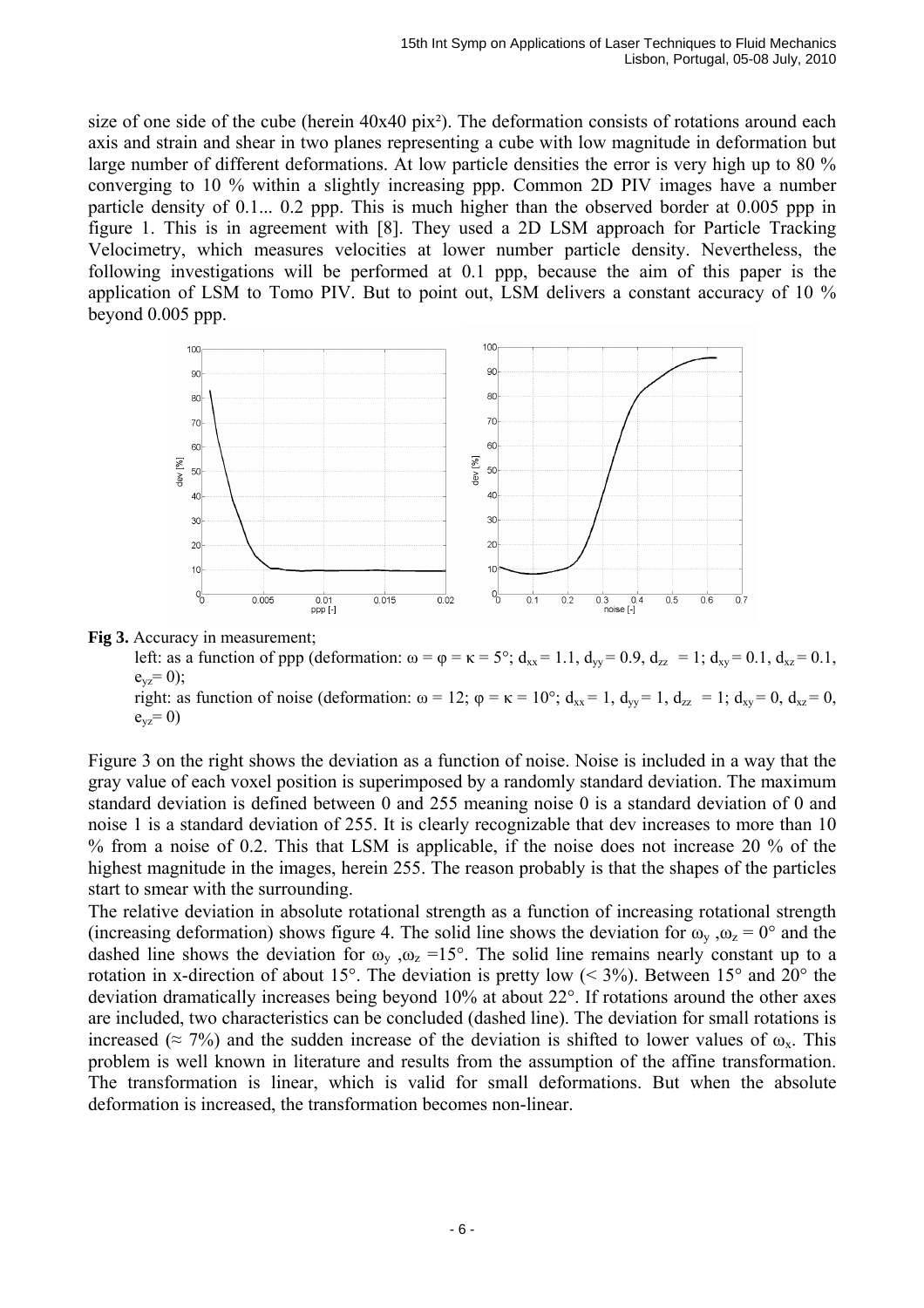

**Fig 4.** Accuracy in measurement as a function of  $\omega_x$ (deformations:  $\varphi = \kappa = 0^{\circ}$  -solid- /15° -dashed-;  $d_{xx} = 1 d_{yy} = 1$ ,  $d_{zz} = 1$ ;  $d_{xy} = 0$ ,  $d_{xz} = 0$ ,  $d_{yz} = 0$ )

Figure 5 shows the influences on the accuracy on shear and strain. In both classes of deformation trends are visible. On the one hand the deviation again dramatically increases, when a certain deformation is exceeded. On the other hand the deviation increases for lower deformation, if multiple deformations are included. Nevertheless, the deviation of strain and shear is in the order of magnitude of about 1% remaining nearly constant also in the case if multiple deformations are included.





left: as a function of shear in xy (deformations:  $\omega = \varphi = \kappa = 0^{\circ}$ ;  $d_{xx} = 1$ ,  $d_{yy} = 1$ ,  $d_{zz} = 1$ ;  $d_{xz} = 0$  -solid-/0.3 -dashed-,  $d_{vz}$ = 0 -solid- /0.3 -dashed-);

right: as a function of strain in x (deformations:  $\omega = \varphi = \kappa = 0^{\circ}$ ;  $d_{xx} = 1$ ,  $d_{yy} = 1$ ,  $d_{zz} = 1$ ;  $d_{xz} = 0$  -solid-/0.3 -dashed-,  $d_{yz} = 0$  -solid- /0.3 -dashed-)

The parametrical study of the cube deformation shows that LSM can handle multiple deformations up to certain strength. The accuracy is in the order of 1% if only one class of deformation is included. If multiple classes of deformation are included, the accuracy decreases to about 10 %. Nevertheless, strong deformations are not capable of the LSM algorithm. The reason is probably in the assumption of an affine transformation.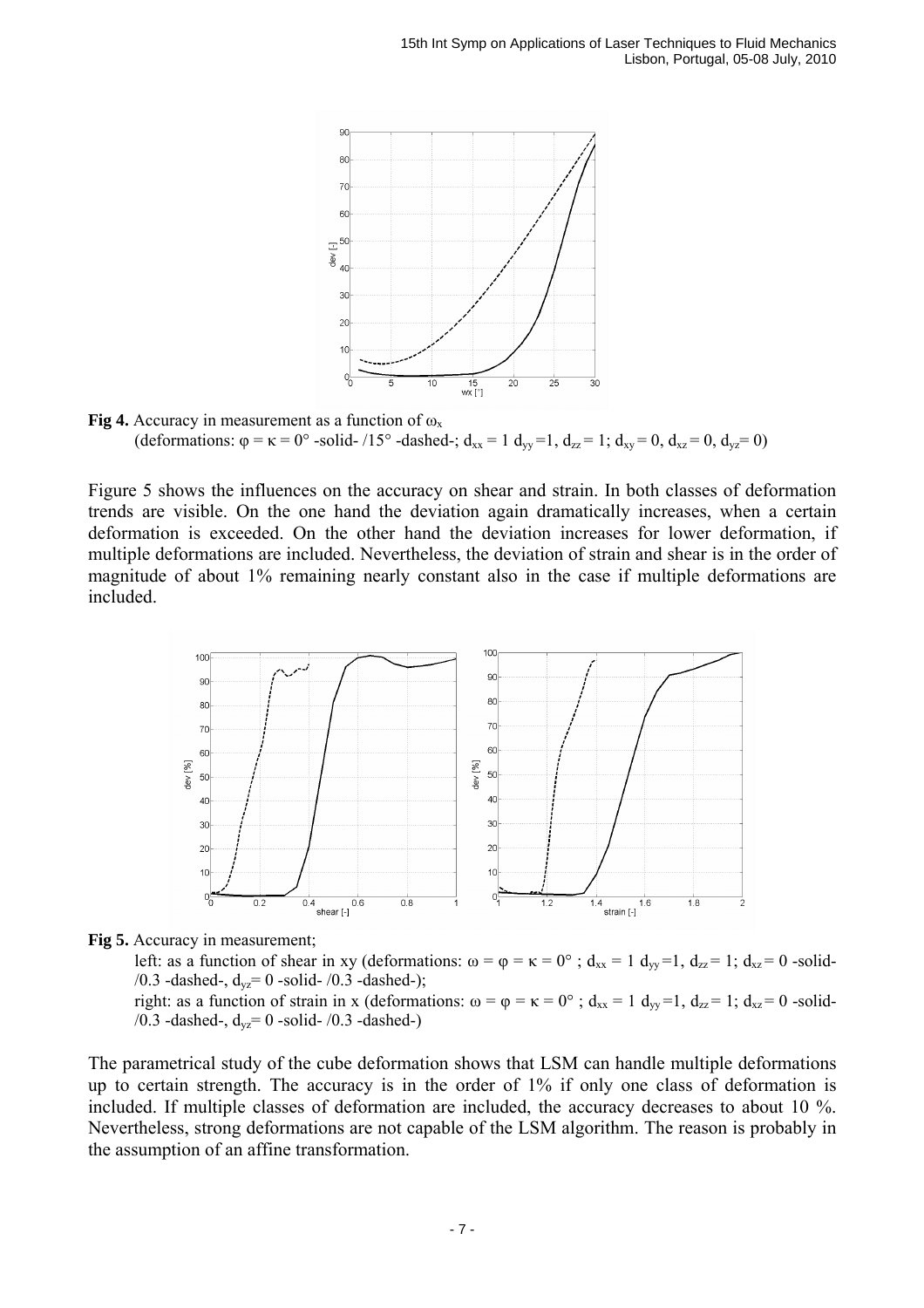#### **3.2 Hill type vortex**

In the numerical assessment we use the hill type vortex ring for validation of the extraction of the deformation and rotation rate tensor from the LSM results. The hill type vortex is characterized by spherical streamlines, a donut like vortex core and two stagnation points (upstream and downstream). The exact solution of the Navier Stokes equations for the inner part  $(r < R)$  is written in cylindrical coordinates:

$$
U_R = -1.5 \cdot U_0 \cdot \cos(\Phi) \cdot \left(1 - \frac{r^2}{R^2}\right)
$$

$$
U_{\Phi} = 1.5 \cdot U_0 \cdot \sin(\Phi) \cdot \left(1 - \frac{2r^2}{R^2}\right)
$$

 $U_R$  is the radial velocity,  $U_\Phi$  is the circumferential velocity and  $U_0$  is the transport velocity of the vortex. For the outer part of the vortex  $(r > R)$  the solution is written:

$$
U_R = U_0 \cdot \cos(\Phi) \cdot \left(1 - \frac{R^3}{r^3}\right)
$$
  

$$
U_{\Phi} = 1.5 \cdot U_0 \cdot \sin(\Phi) \cdot \left(1 - \frac{R^3}{2r^3}\right)
$$

As the LSM algorithm is defined in Cartesian coordinates, the velocity field is transformed from cylindrical coordinates into Cartesian coordinates. The size of the generated velocity field is 101x101x101 voxel. The Cartesian grid is then filled with 1000 homogenous sized particles (3x3x3 voxel) with a Gaussian intensity distribution, meaning that 9% of the whole volume is filled with particles. The sub-pixel displacement of the particles due to the velocity field is then estimated with a Runge-Kutta scheme. Afterwards random noise with standard deviation of 1.5 is superimposed. The chosen conditions (random particle positions and noise) are a good approximation for real experimental conditions. The size of the analyzed cuboids is 15x15x15 voxel with an overlap of 75%. This results in 10648 translational displacements and transformation tensors.

The visualization of some results shows figure 6. The figure shows the velocity vectors in the symmetry plane x-z, the 3D streamlines starting above the upstream stagnation point, and isosurfaces of the vorticity magnitude (gray), the positive (orange) and the negative (blue) strain. Moreover, some numerical results of the deformation rate and rotation rate tensor are included. The generated streamlines clearly follow the exact solution of the hill type cortex. The streamlines form a spherical shape. The velocity vectors in the symmetry plane identify the velocity distribution of a hill type vortex. No outliers are recognizable. The isosurfaces of vorticity and strain excluded from the transformation matrix derived by LSM identify the main features of the hill type vortex without any further post processing steps. The upper and lower stagnation points are highlighted. The volume elements in the upper stagnation point are compressed in z-direction and expanded in x- and y-direction ( $\epsilon_{zz}$ <0,  $\epsilon_{xx}$ >0,  $\epsilon_{yy}$ >0). In the lower stagnation point the scene is inverted. The isosurface of the vorticity magnitude identifies the donut like vortex core. The numerical result for the rotation rate tensor in the symmetry plane x-z at the vortex core for  $x \le 0$  and  $x \ge 0$  is given. The prefixes of the entries for vorticity  $\omega_{v}$  agree with the physical interpretation.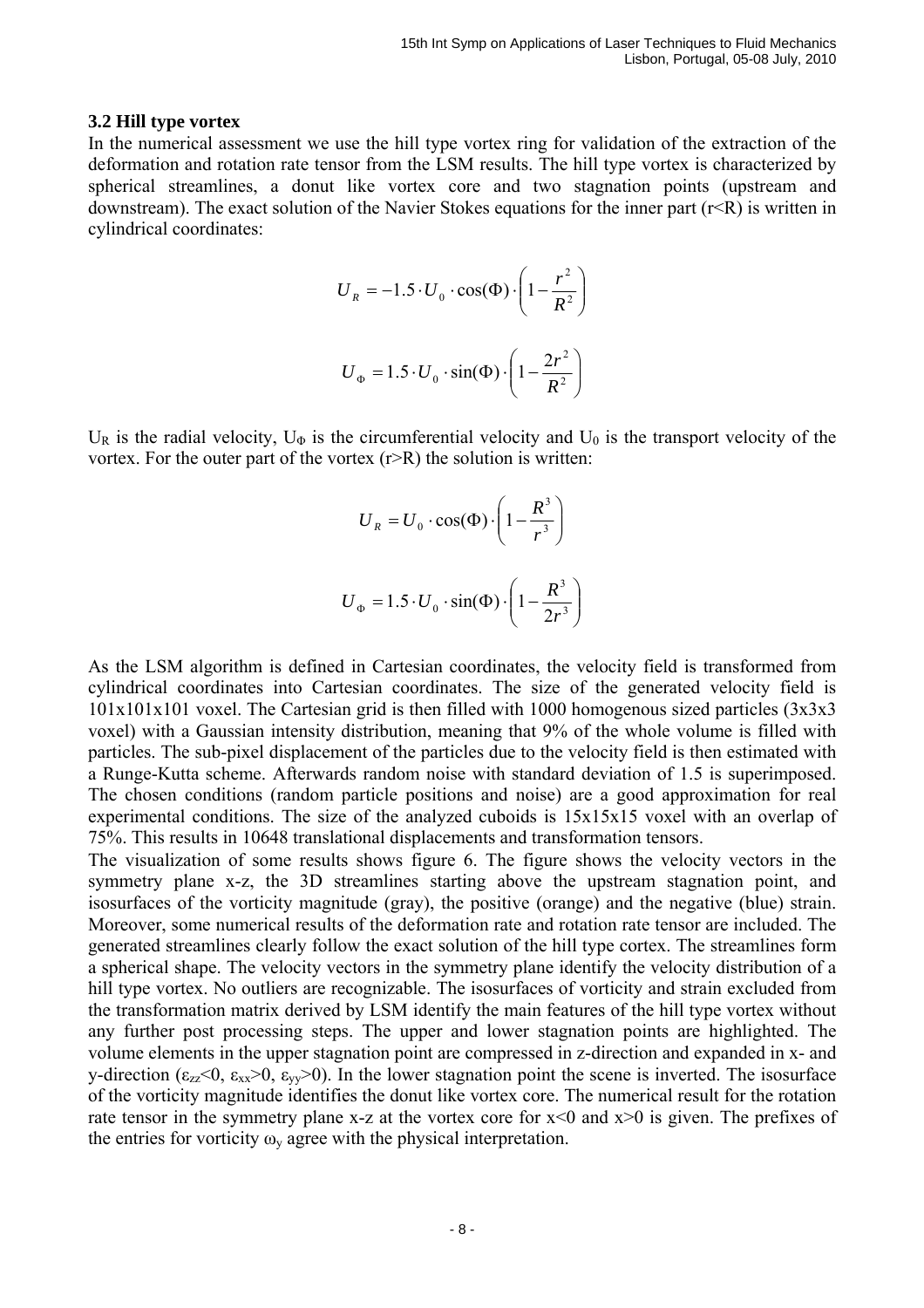

**Fig 6.** Visualization of some results obtained by LSM applied to the simulated hill type vortex ring; isosurface of vorticity magnitude (blue) identifies the donut like vortex core, isosurface of positive (red) and negative (blue) strain rates identify stagnation points; 3D streamlines show a spherical shape and the velocity vectors in the symmetry plane y-z characterize the velocity field of the hill type vortex

The numerical results show that the estimation of the rotation and deformation rate tensor via LSM delivers correct results without an exhausting post processing via central derivatives. The cube deformation showed an accuracy of about 1 % for small and single deformations and 10 % for small and multiple deformations. The Hill type vortex showed that physical aspects can simply be excluded from LSM.

# **4. Experiment**

The experimental set-up is shown in figure 7. The laser beam of a continuous Argon-Ion laser Coherent Innova 70 (2 W) passes an optical lens system to adjust the desired thickness of the light sheet. The rotating mirror drum reflects the laser beam into the direction of the observed volume and generates successively 10 parallel light sheet planes with a thickness of 10 mm. The studied flow is a vortex ring travelling in an octagonal glass tank filled with water. The vortex is generated at the exit of a piston tube with a diameter of 50 mm. The neutrally buoyant seeding particles (100 microns) are injected into the center of the vortex generator. The particle images are recorded with a three camera system consisting of digital high speed cameras Photron APX RS with a resolution of 1024 x 1024 Pixel² and an angular displacement of 45°, -45° and 90°. The cameras are equipped with telecentric lenses at f-number 16 resulting in a parallel projection for the observed volume. The side of the octagon opposite to the entrance side for the laser is covered with a light absorbing mat that reduces stray reflections. This is also valid for the faces opposite the cameras, thus giving a perfectly black background. The experiments are performed with a recording rate of 1000 frames/s. Using 10 scanning planes results in a separation time of 10 ms for each subsequent illumination of one scan plane. The image size of the cameras and the light sheet thickness define the measured volume, resulting in about 90 x 90 x 10 mm<sup>3</sup> for one light sheet.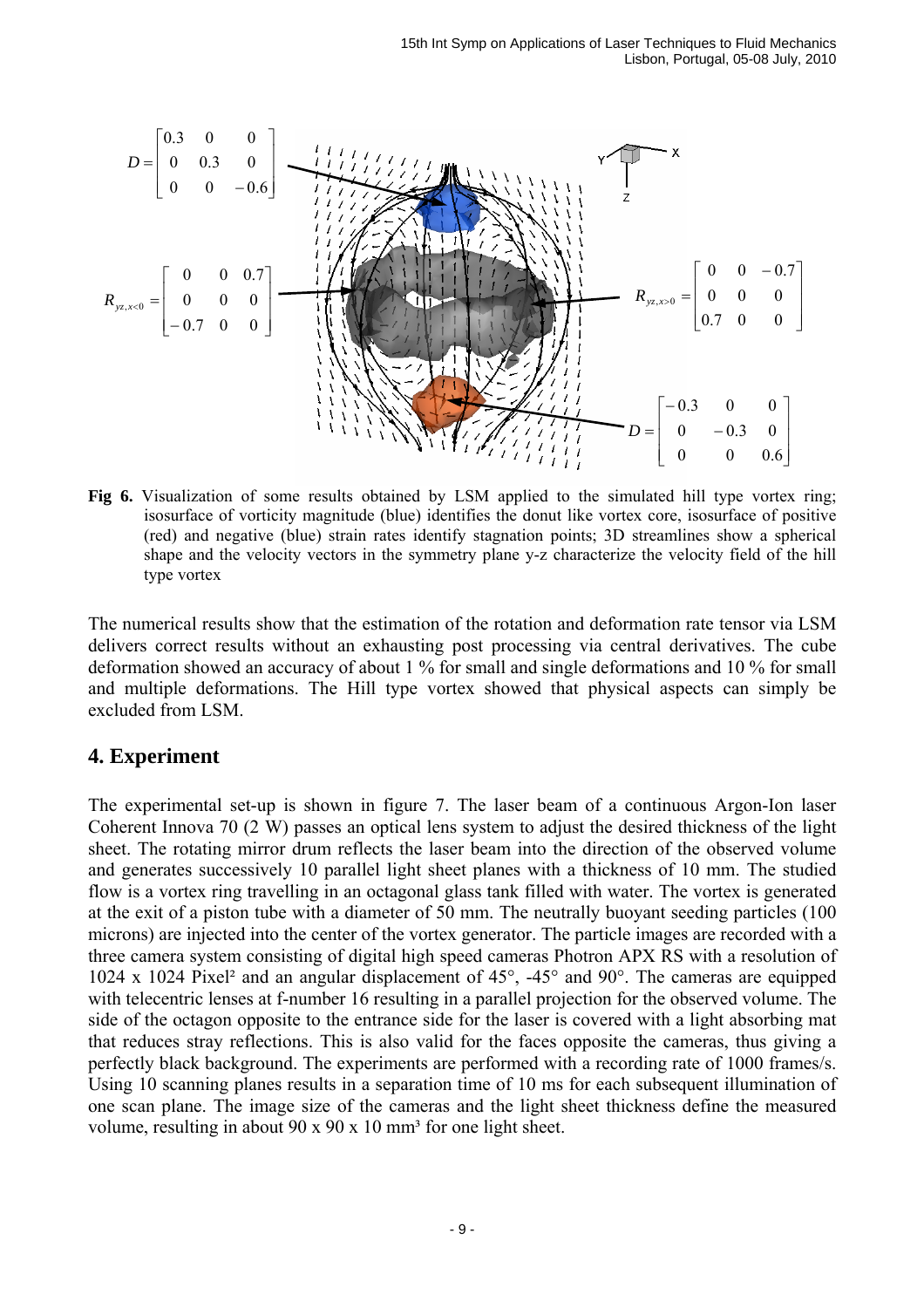

**Fig 7** Experimental set-up consisting of three high speed cameras APX RS equipped with telecentric lenses

The volumetric reconstruction as well as LSM is performed by Dantec Dynamics Software. The volumetric reconstruction bases on a multiple projective transformation of each camera view into the depth layer of the observed volume and a minstore algebraic reconstruction technique. For further information on the volumetric reconstruction see [10]. In total a regular grid of 278x1112x944 voxel with gray value information is generated for each time step. The velocity field as well as the parameters of the affine transformation is calculated as presented in [7]. To summarize, the LSM algorithm is performed on  $25<sup>3</sup>$  cuboids resulting in  $25<sup>3</sup>$  velocity vectors and transformation matrices. The result is visualized in figure 8. The vortex ring is clearly recognizable. Beside the velocity vectors the isosurface of vorticity magnitude is included. To point out, the vorticity magnitude is not calculated via central difference schemes, but via the parameters of the affine transformation.



**Fig 8** Vortex ring: the velocity vectors have a uniform length; the blue isosurface represents the vorticity magnitude showing the vortex core

#### **5. Conclusion**

The article discussed the estimation of the rotation and deformation rate tensor via the affine parameters resulting from LSM. It is shown that the calculation is straight forward without using any central difference schemes. The accuracy is estimated via the deformation of a well defined cube. The result is that LSM is valid for small multiple deformations and for medium single deformations. The accuracy is about 1% for single deformations and under 10 % for multiple